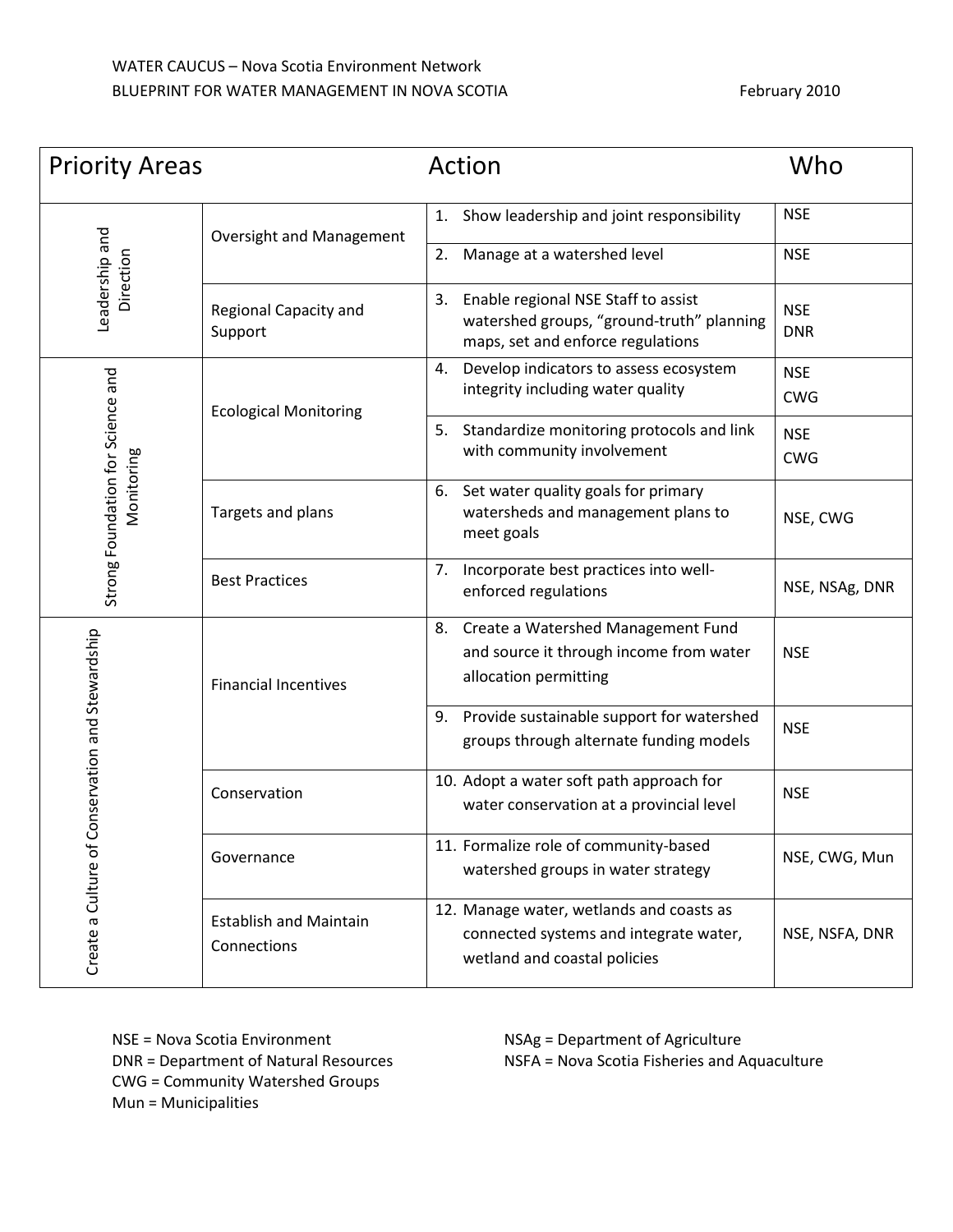## **SIGNATORIES**





Nova Scotia









Clean Nova Scotia inspiring environmental change

**Nova Scotia** 











**Environmental Network**<br>Connecting for a Sustainable Future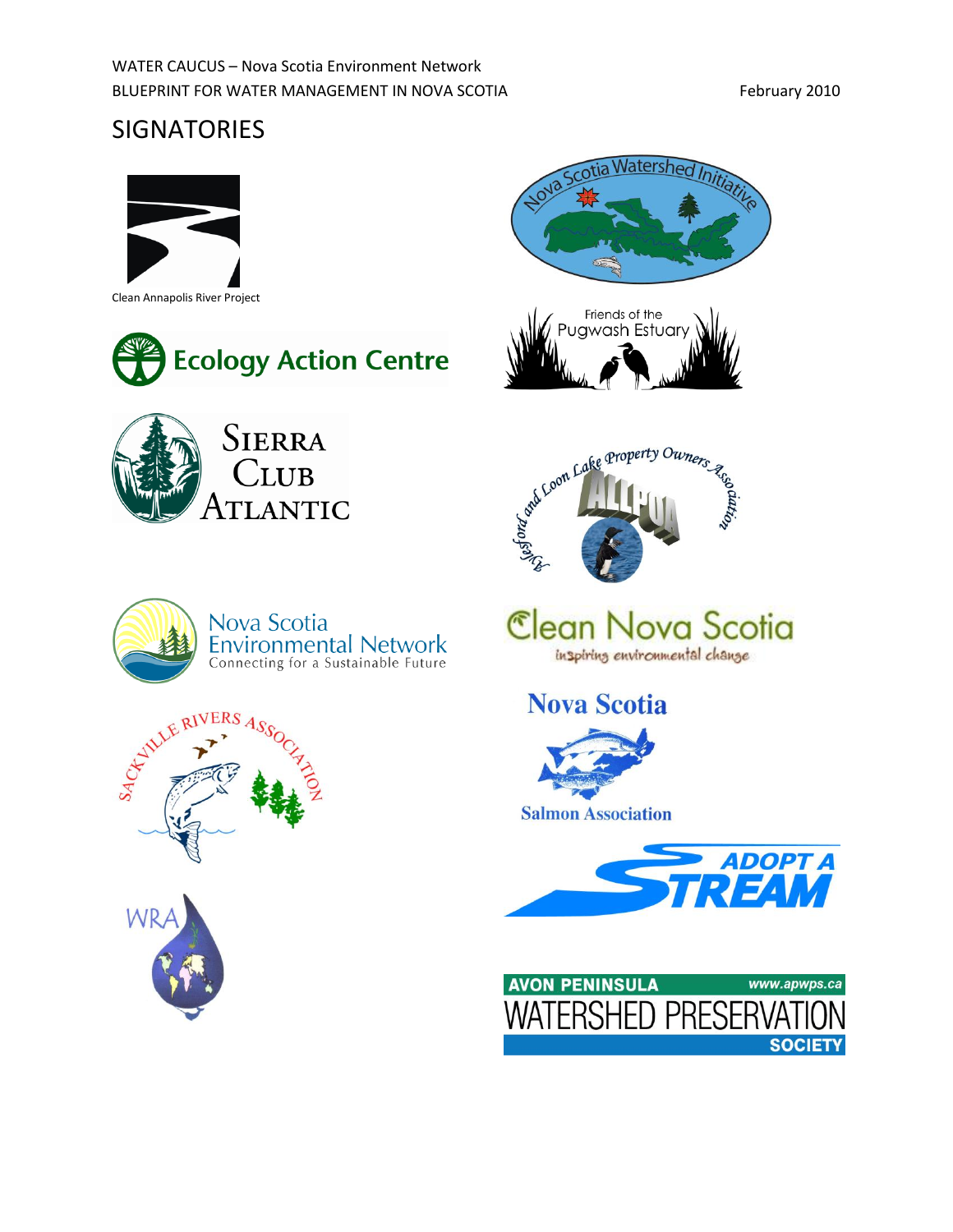